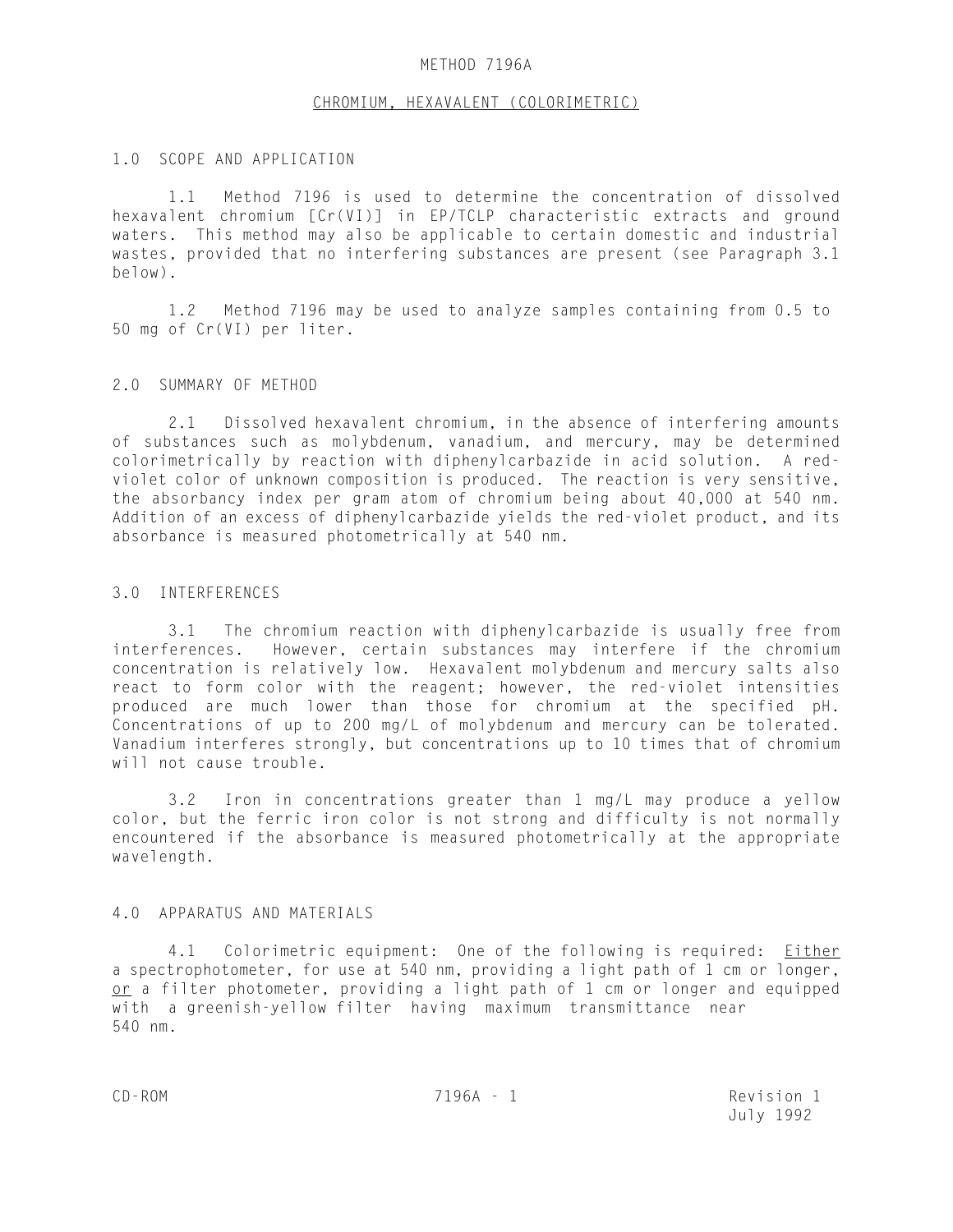# 5.0 REAGENTS

5.1 Reagent water: Reagent water should be monitored for impurities.

5.2 Potassium dichromate stock solution: Dissolve 141.4 mg of dried potassium dichromate,  $K_2Cr_2O_7$  (analytical reagent grade), in reagent water and dilute to  $1$  liter ( $1$  mL =  $50$  ug Cr).

5.3 Potassium dichromate standard solution: Dilute 10.00 mL potassium dichromate stock solution to 100 mL  $(1 \text{ mL} = 5 \text{ ug Cr})$ .

5.4 Sulfuric acid, 10% (v/v): Dilute 10 mL of distilled reagent grade or spectrograde quality sulfuric acid,  $H_2SO_4$ , to 100 mL with reagent water.

5.5 Diphenylcarbazide solution: Dissolve 250 mg 1,5-diphenylcarbazide in 50 mL acetone. Store in a brown bottle. Discard when the solution becomes discolored.

5.6 Acetone (analytical reagent grade): Avoid or redistill material that comes in containers with metal or metal-lined caps.

#### 6.0 SAMPLE COLLECTION, PRESERVATION, AND HANDLING

6.1 All samples must have been collected using a sampling plan that addresses the considerations discussed in Chapter Nine of this manual.

6.2 Since the stability of Cr(VI) in extracts is not completely understood at this time, the analysis should be carried out as soon as possible.

6.3 To retard the chemical activity of hexavalent chromium, the samples and extracts should be stored at  $4^{\circ}$ C until analyzed. The maximum holding time prior to analysis of the samples or extracts is 24 hr. The 24 hr holding time begins after extraction.

# 7.0 PROCEDURE

 7.1 Color development and measurement: Transfer 95 mL of the extract to be tested to a 100-mL volumetric flask. Add 2.0 mL diphenylcarbazide solution and mix. Add  $H_2SO_4$  solution to give a pH of 2  $\pm$  0.5, dilute to 100 mL with reagent water, and let stand 5 to 10 min for full color development. Transfer an appropriate portion of the solution to a 1-cm absorption cell and measure its absorbance at 540 nm. Use reagent water as a reference. Correct the absorbance reading of the sample by subtracting the absorbance of a blank carried through the method (see Note below). An aliquot of the sample containing all reagents except diphenylcarbazide should be prepared and used to correct the sample for turbidity (i.e., a turbidity blank). From the corrected absorbance, determine the mg/L of chromium present by reference to the calibration curve.

NOTE: If the solution is turbid after dilution to 100 mL in Step 7.1, above, take an absorbance reading before adding the carbazide

CD-ROM 7196A - 2 Revision 1 July 1992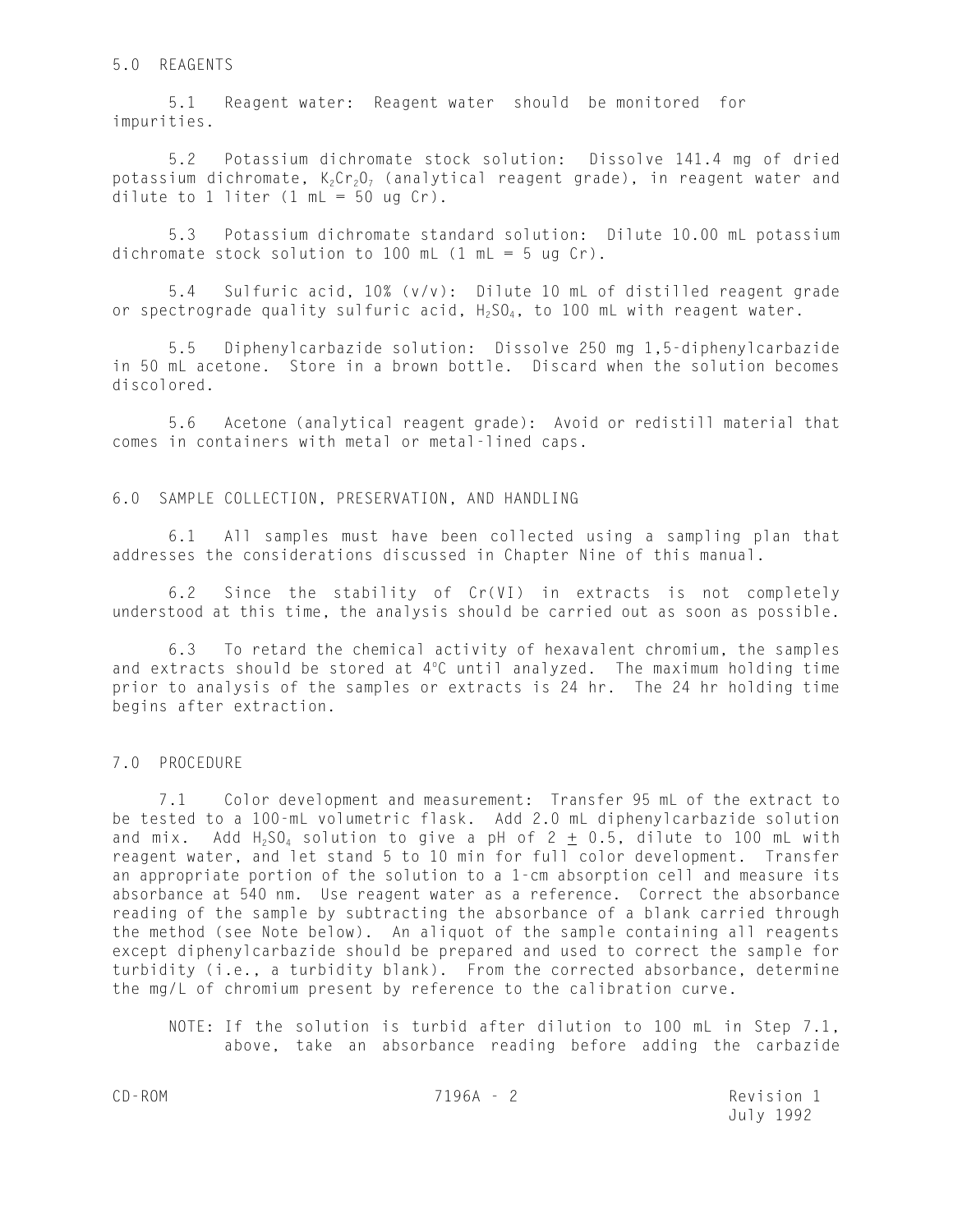reagent and correct the absorbance reading of the final colored solution by subtracting the absorbance measured previously.

# 7.2 Preparation of calibration curve:

 7.2.1 To compensate for possible slight losses of chromium during digestion or other operations of the analysis, treat the chromium standards by the same procedure as the sample. Accordingly, pipet a chromium standard solution in measured volumes into 250-mL beakers or conical flasks to generate standard concentrations ranging from 0.5 to 5 mg/L Cr(VI) when diluted to the appropriate volume.

7.2.2 Develop the color of the standards as for the samples. Transfer a suitable portion of each colored solution to a 1-cm absorption cell and measure the absorbance at 540 nm. As reference, use reagent water. Correct the absorbance readings of the standards by subtracting the absorbance of a reagent blank carried through the method. Construct a calibration curve by plotting corrected absorbance values against mg/L of Cr(VI).

# 7.3 Verification:

7.3.1 For every sample matrix analyzed, verification is required to ensure that neither a reducing condition nor chemical interference is affecting color development. This must be accomplished by analyzing a second 10-mL aliquot of the pH-adjusted filtrate that has been spiked with Cr(VI). The amount of spike added should double the concentration found in the original aliquot. Under no circumstances should the increase be less than 30 µg Cr(VI)/liter. To verify the absence of an interference, the spike recovery must be between 85% and 115%.

7.3.2 If addition of the spike extends the concentration beyond the calibration curve, the analysis solution should be diluted with blank solution and the calculated results adjusted accordingly.

7.3.3 If the result of verification indicates a suppressive interference, the sample should be diluted and reanalyzed.

7.3.4 If the interference persists after sample dilution, an alternative method (Method 7195, Coprecipitation, or Method 7197, Chelation/Extraction) should be used.

7.4 Acidic extracts that yield recoveries of less than 85% should be retested to determine if the low spike recovery is due to the presence of residual reducing agent. This determination shall be performed by first making an aliquot of the extract alkaline (pH 8.0-8.5) using 1 N sodium hydroxide and then respiking and analyzing. If a spike recovery of 85-115% is obtained in the alkaline aliquot of an acidic extract that initially was found to contain less than 5 mg/L Cr(VI), one can conclude that the analytical method has been verified.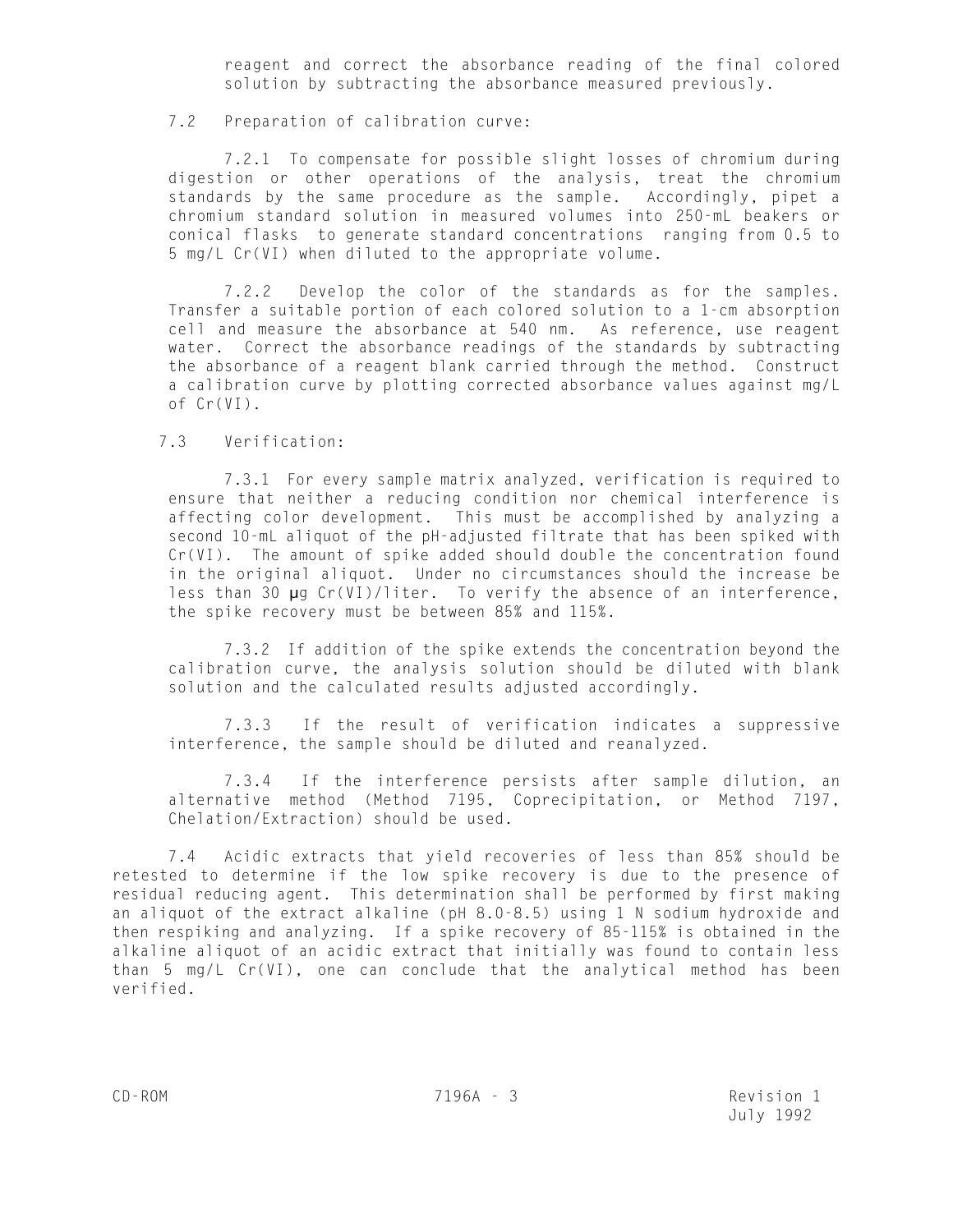7.5 Analyze all extracts, all samples analyzed as part of a delisting petition, and all samples that suffer from matrix interferences by the method of standard additions (see Method 7000, Section 8.7).

# 8.0 QUALITY CONTROL

8.1 All quality control data should be maintained and available for easy reference or inspection. Refer to Chapter One for more information.

8.2 Dilute samples if they are more concentrated than the highest standard or if they fall on the plateau of a calibration curve.

8.3 Employ a minimum of one blank per sample batch to determine if contamination or any memory effects are occurring.

8.4 Verify calibration with an independently prepared check standard every 15 samples.

8.5 Run one matrix spike replicate or one replicate sample for every ten samples. A duplicate sample is a sample brought through the whole sample preparation and analytical process. Refer to Chapter One for more information concerning matrix spikes and matrix spike duplicates.

8.6 The method of standard additions (see Method 7000, Section 8.7) shall be used for the analysis of all extracts, on all analyses submitted as part of a delisting petition, and whenever a new sample matrix is being analyzed.

# 9.0 METHOD PERFORMANCE

9.1 The data shown in Table 1 were obtained from records of state and contractor laboratories. The data are intended to show the precision of the combined sample preparation and analysis method.

# 10.0 REFERENCES

1. Methods for Chemical Analysis of Water and Wastes, EPA-600/4-82-055, December 1982, Methods 218.4 and 218.5.

2. Gaskill, A., Compilation and Evaluation of RCRA Method Performance Data, Work Assignment No. 2, EPA Contract No. 68-01-7075, September 1986.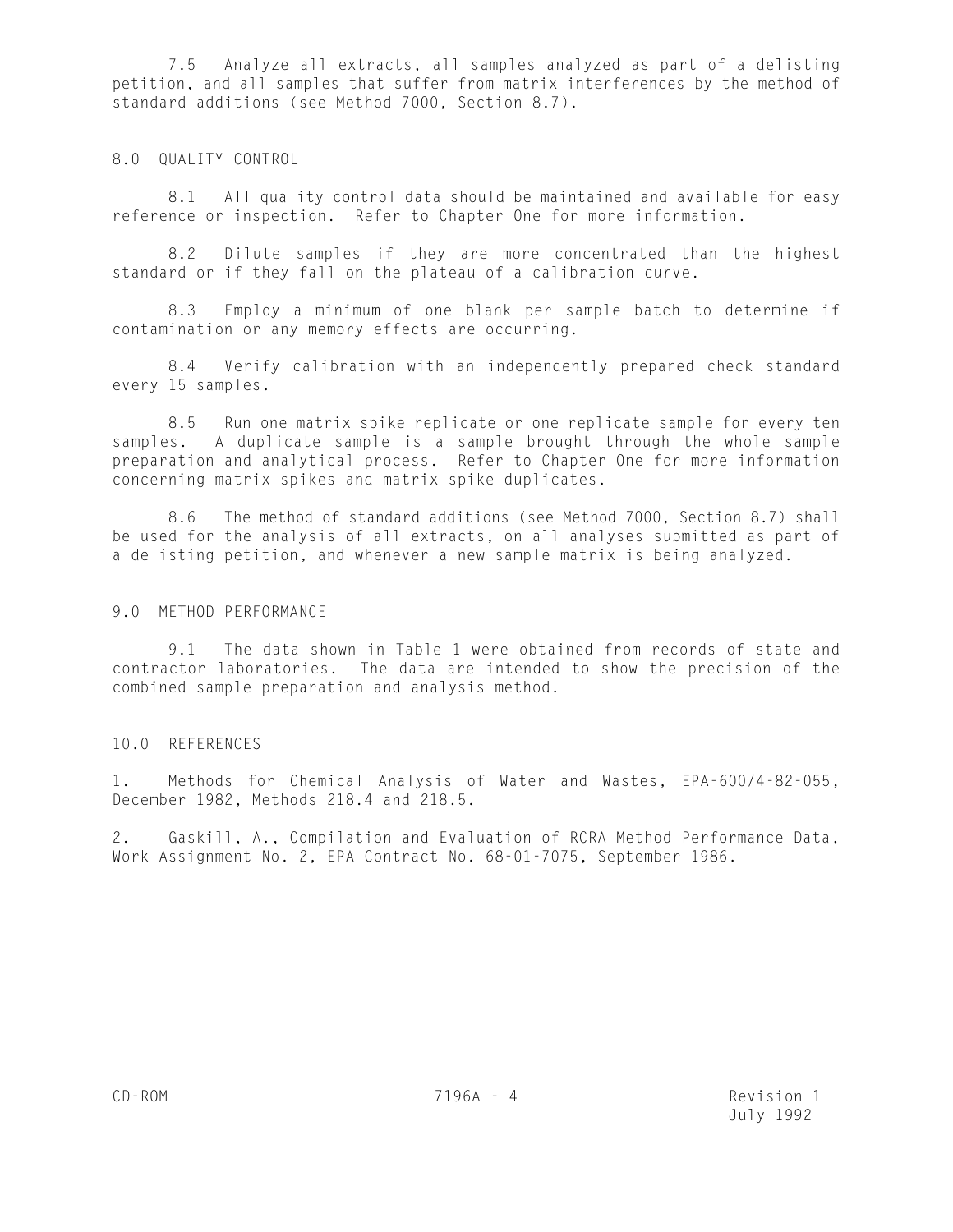| Sample<br>Matrix                       | Preparation<br>Method | Laboratory<br>Replicates |
|----------------------------------------|-----------------------|--------------------------|
| Wastewater treatment<br>sludge         | Not known             | $0.096, 0.107$ ug/g      |
| Sediment from chemical<br>storage area | 3060                  | 115, 117 $\frac{u}{g}$   |

# TABLE 1. METHOD PERFORMANCE DATA